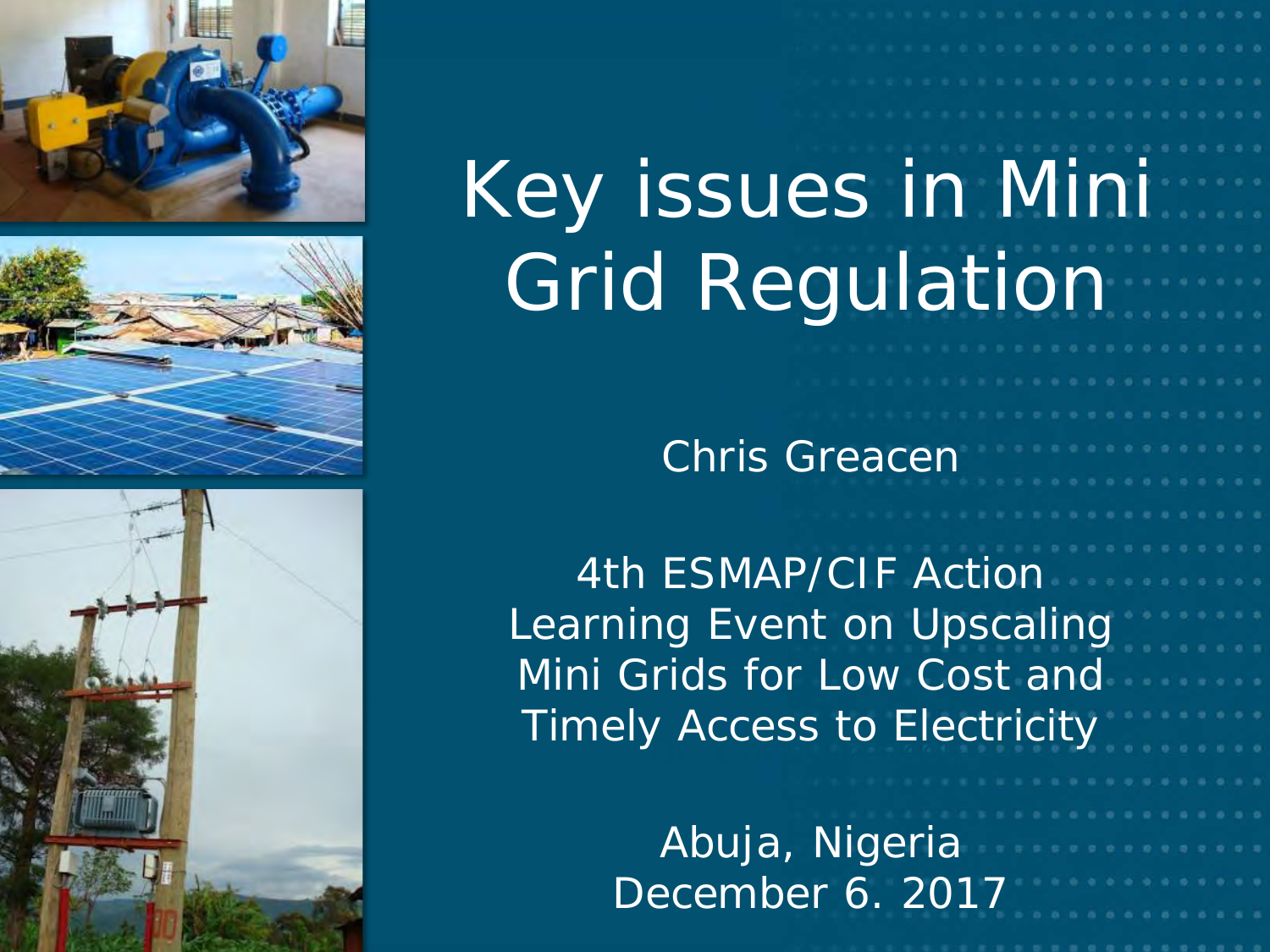# **Key issues in mini-grid regulation**

#### **Jurisdiction of electricity regulatory authority**

- Licensing and registration
- **Tariff setting**
- Safety & quality of service
- Rules that address what happens if the main grid reaches the mini-grid

#### **Jurisdiction of other regulators**

- Environmental permitting
- Import and customs
- Business registration
- Land and resource rights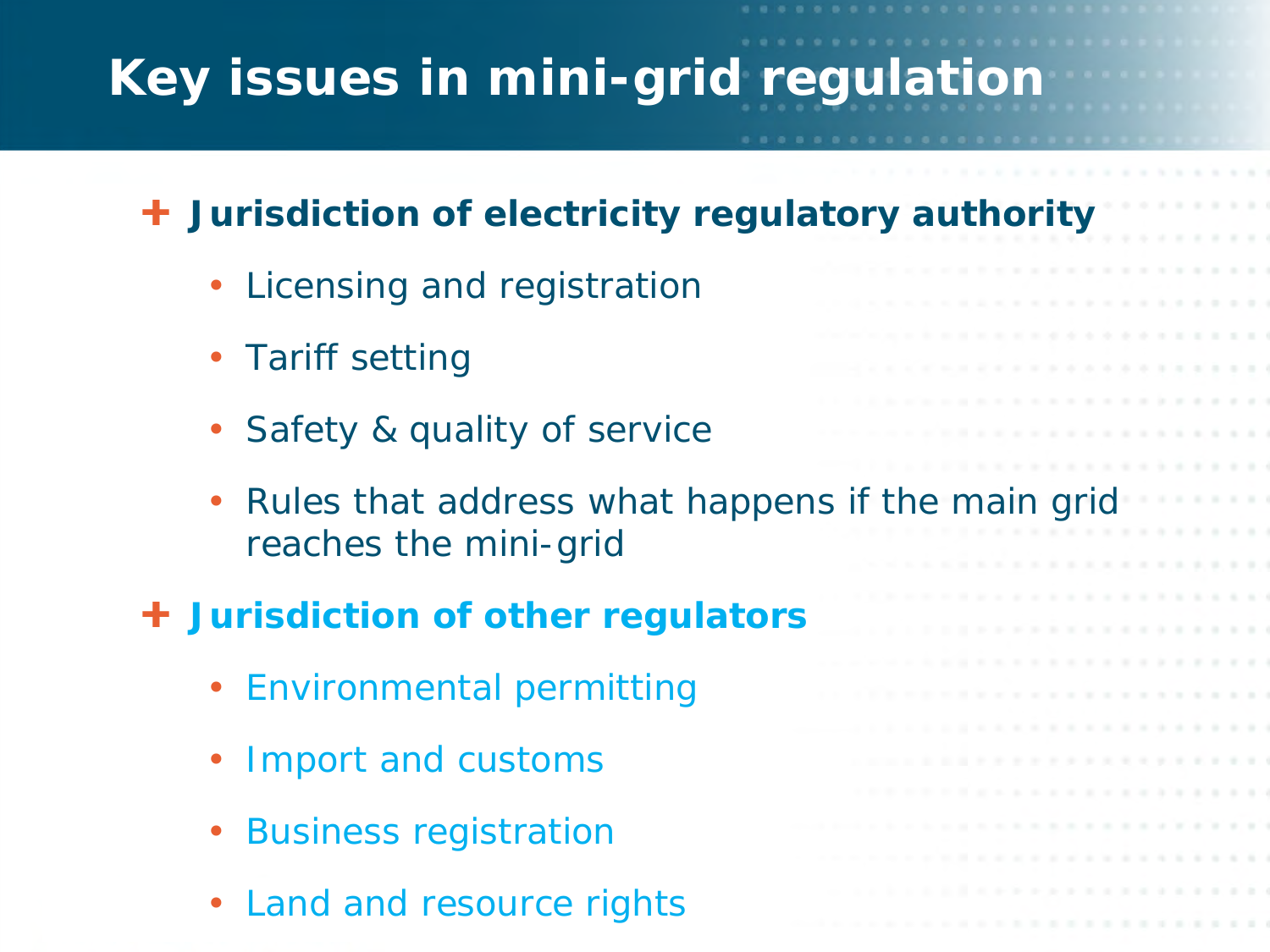## **Licensing and registration**

**Licensing:** a government-granted right to conduct a business

. . . . . . . . .

- Form of consumer protection
- Protects legitimate developers
- However… administrative burden both for the regulator and for developers.
- **+ Registration:** simply informing regulator of existence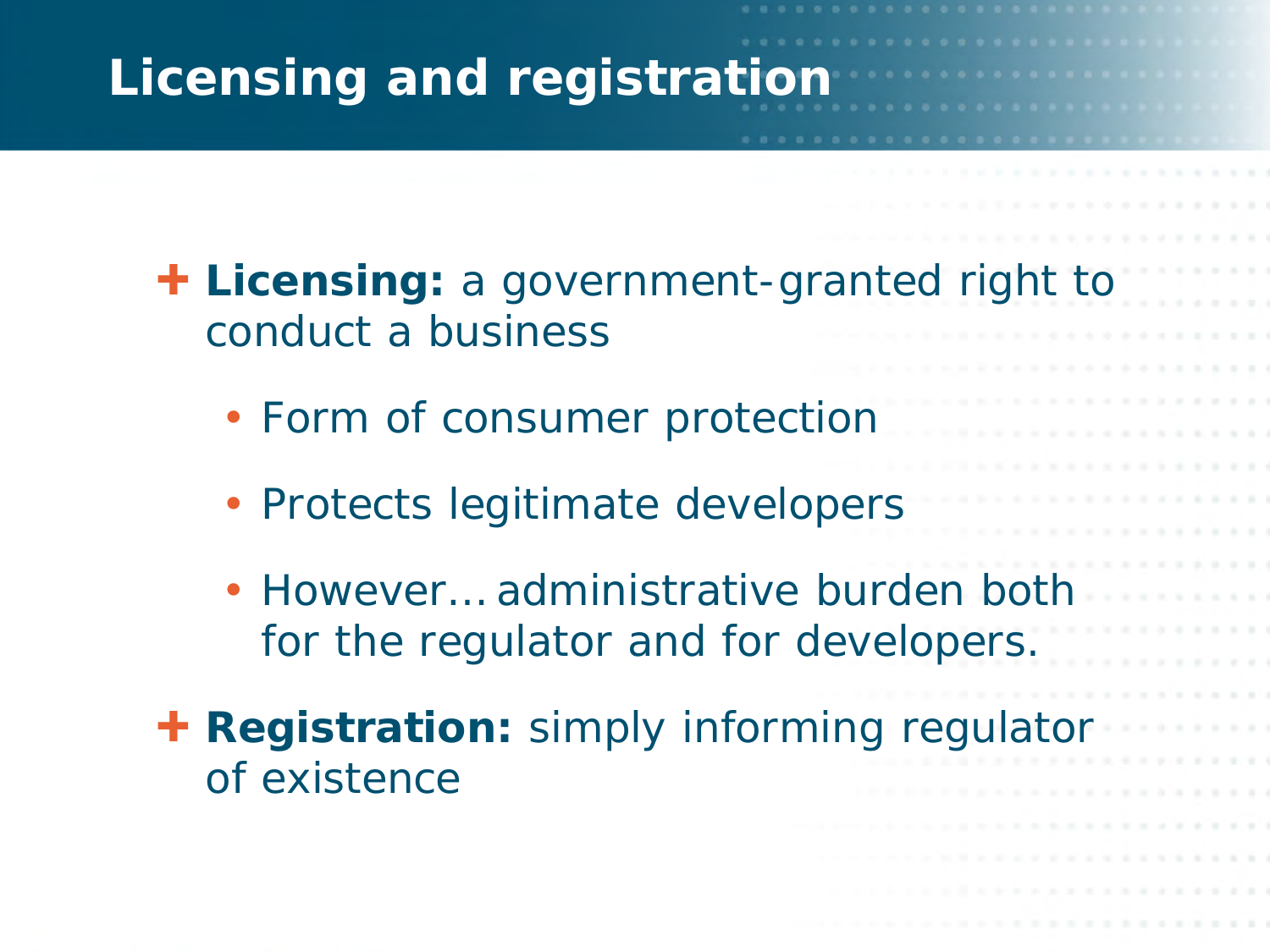### **Licensing and registration**

- **Should small projects be exempt from licensing?**
	- What is "small"?

**Should there be provisional licenses to allow developers to secure site to conduct studies?**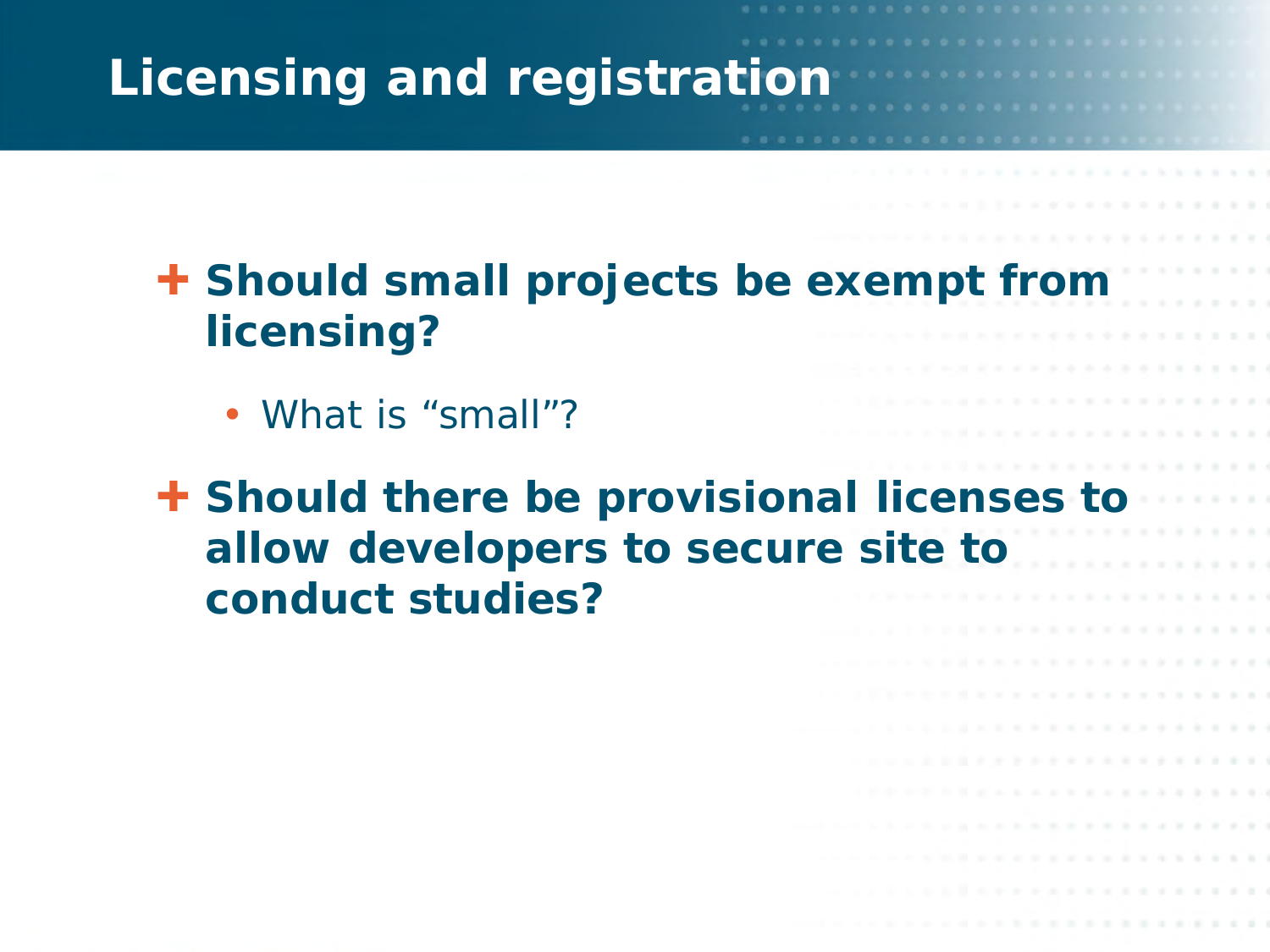#### **Retail tariffs**

#### **Costs for mini-grid power…**

- are generally higher than urban main grid power
- vary widely depending on the technology, scale and location
- **Should regulators fix retail tariffs? Or should they be determined by mutual agreement with communities?**
- **Should mini-grids charge national uniform tariffs?**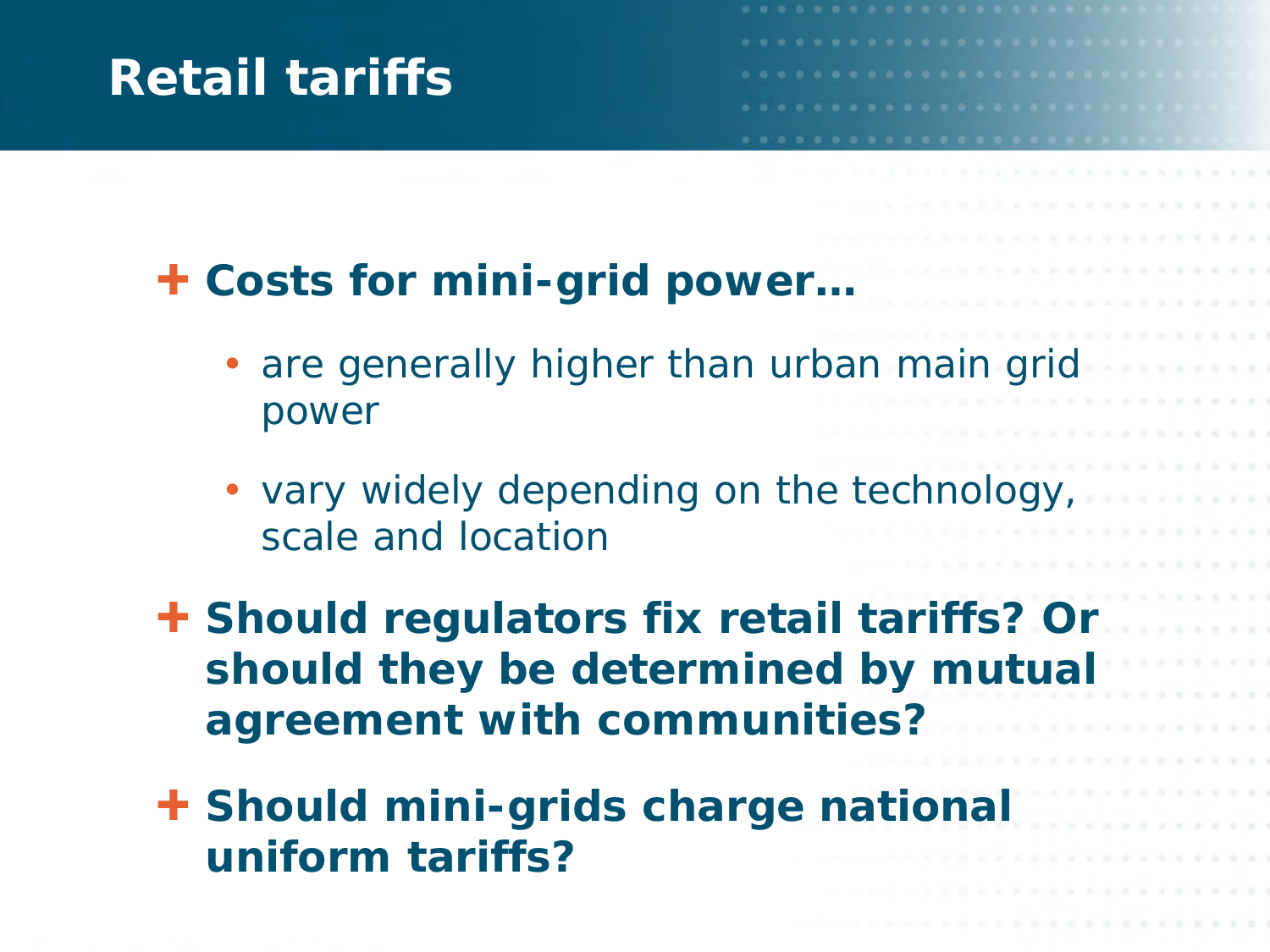### **Safety & Quality of service**

**+ Safety:** what is the appropriate balance between protecting consumers on the one hand, and avoiding imposing restrictions that limit innovation on the other?

**Quality / reliability:** What is the tradeoff between cost and power quality?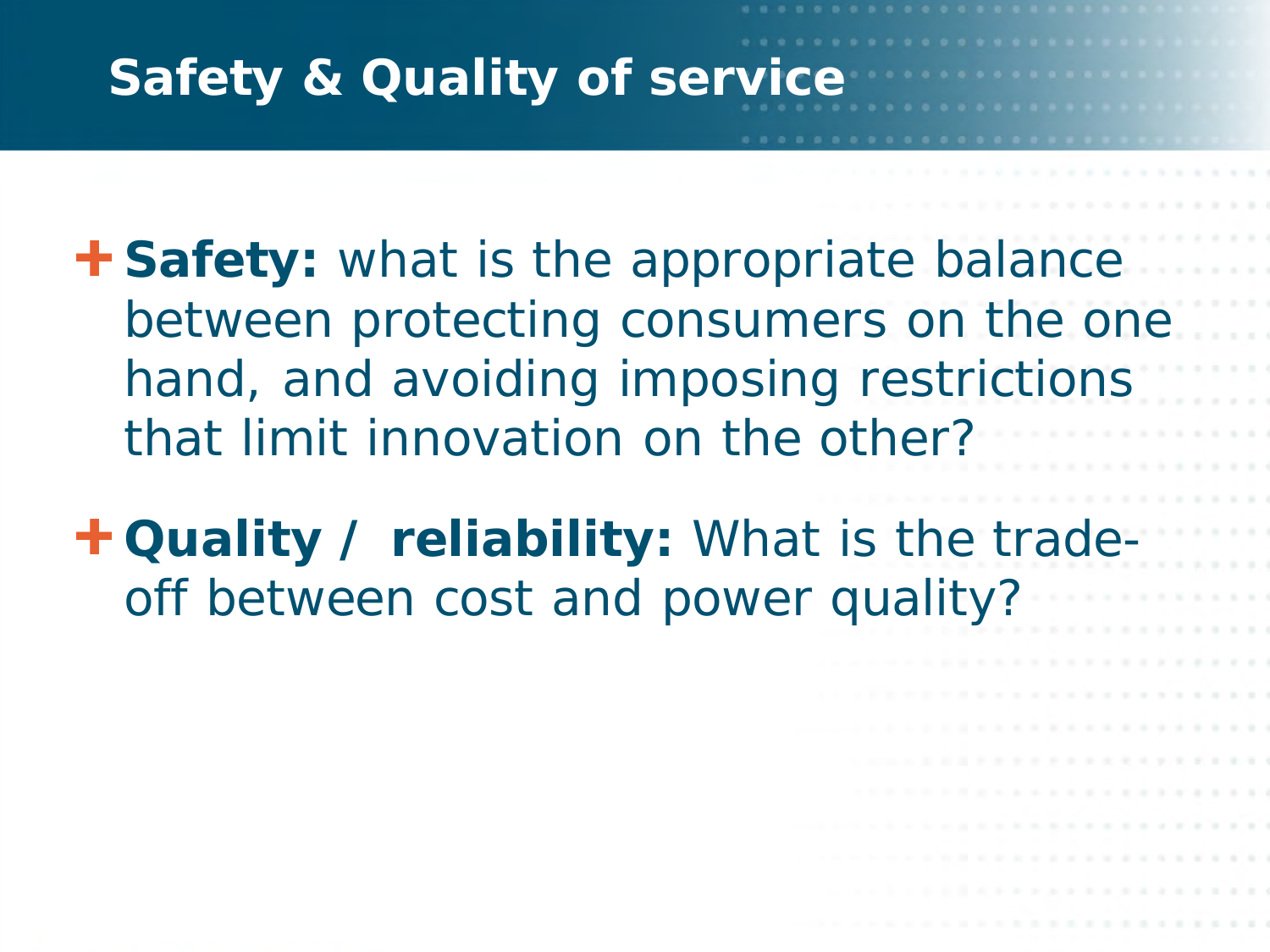### **Arrival of the main grid**

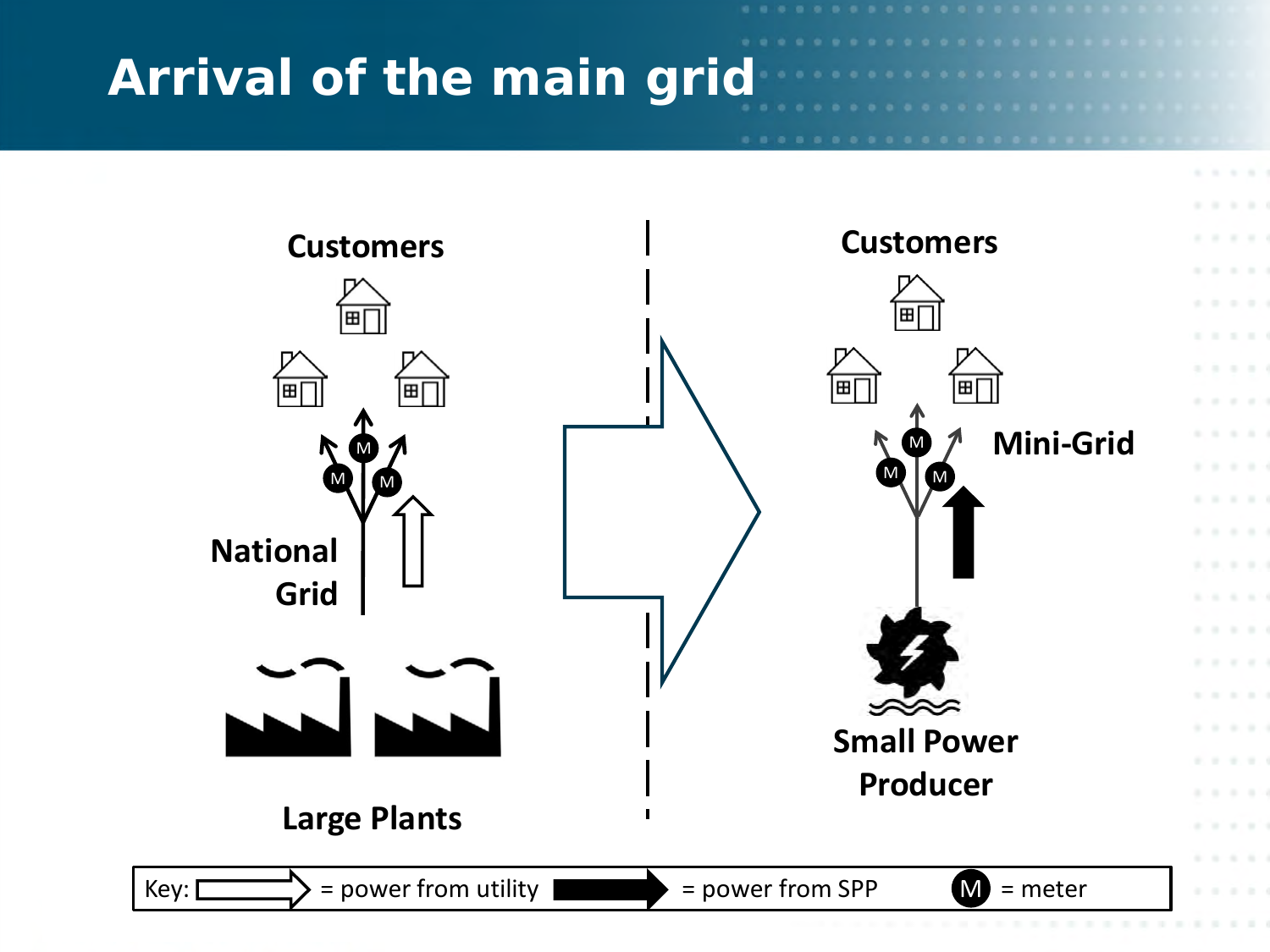## **Small Power Distributor (SPD)**



. . .

 $(1, 1)$  $\mathbb{R}^n \times \mathbb{R}^n$ 

 $1.11$ 

 $1.11$  $1.11$ 

4. 6.  $1.111$  $\label{eq:1.1} \begin{array}{cccccccccc} \mathcal{U} & \mathcal{U} & \mathcal{U} & \mathcal{U} \end{array}$  $10 - 10$  $10.101$  $1.11$ 

 $10 - 10$ **STAR**  $-1.1$  $\mathbb{R}$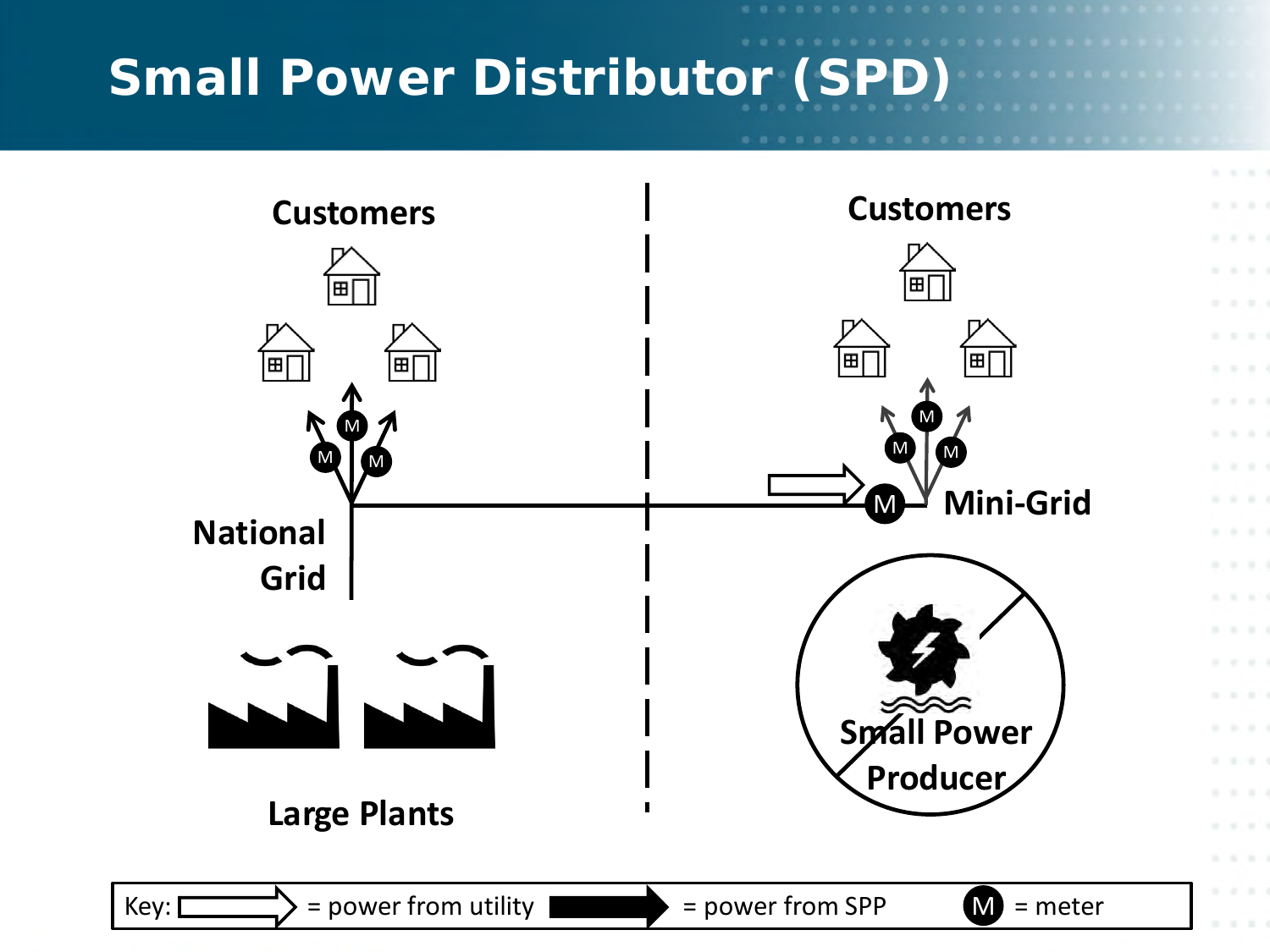### **Small Power Producer (SPP)**

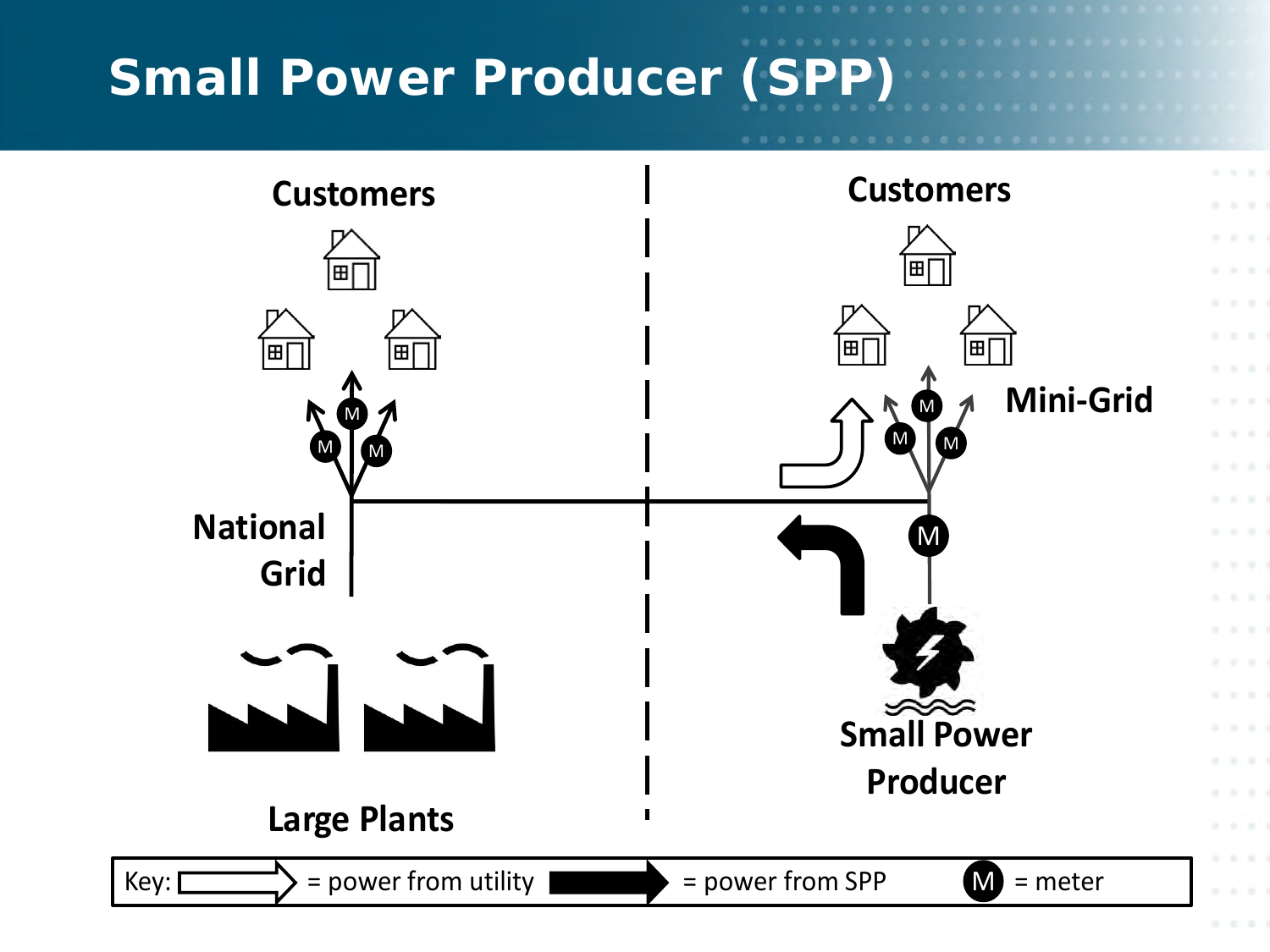#### **Both SPP and SPD**

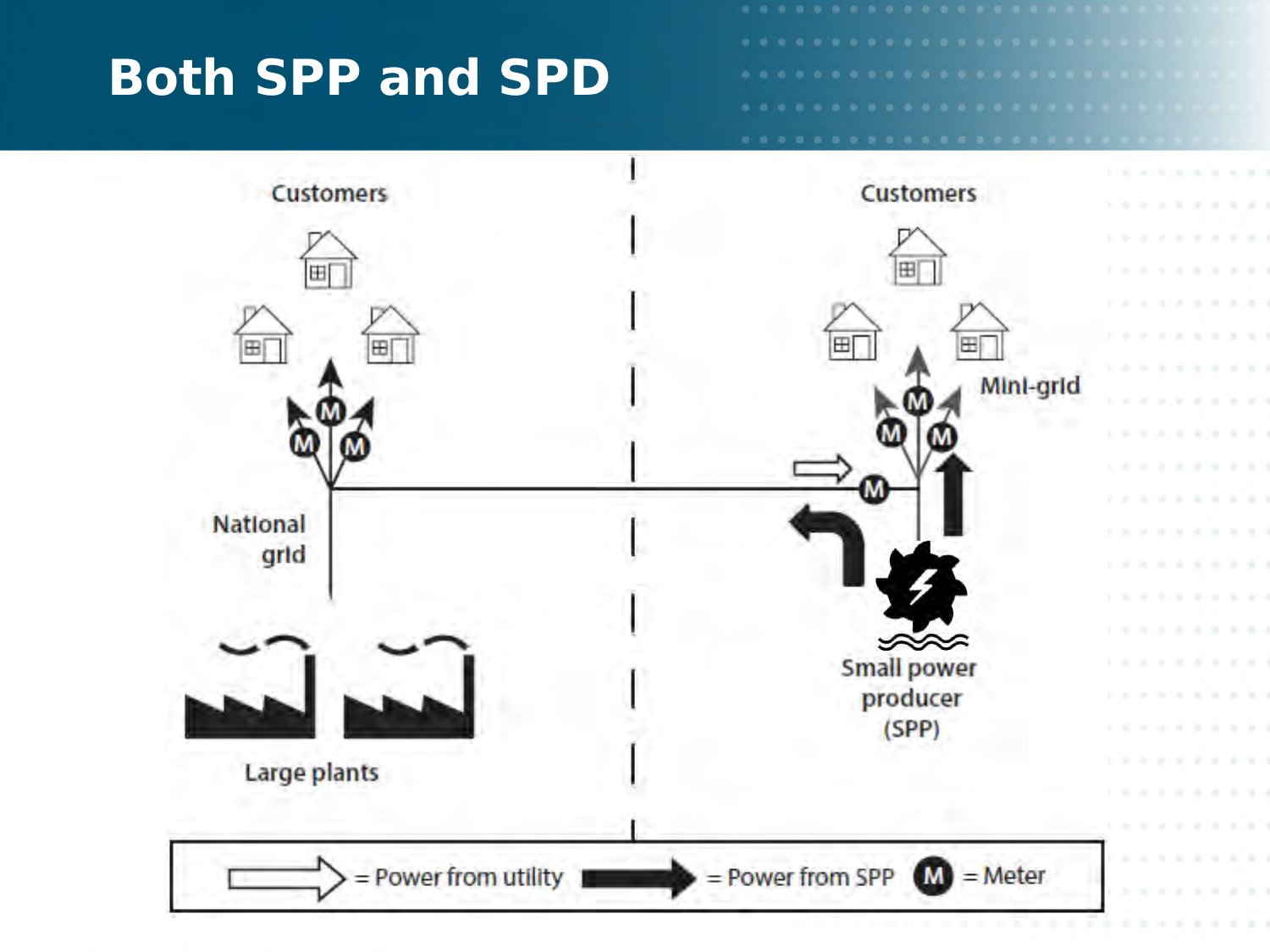

 $1.11$  $\label{eq:1.1} \begin{array}{cccccccccc} \mathbb{R}^+ & \mathbb{R}^- & \mathbb{R}^- \end{array}$ 

 $-1.11$  $\mathbb{R}^n \times \mathbb{R}^n$ 

 $1.11$ 

 $1.11$ 

 $\label{eq:1.1} \begin{array}{cccccccccc} \mathcal{U} & \mathcal{U} & \mathcal{U} \end{array}$ 

 $10.11$  $1.11$ 

 $1.111$ 

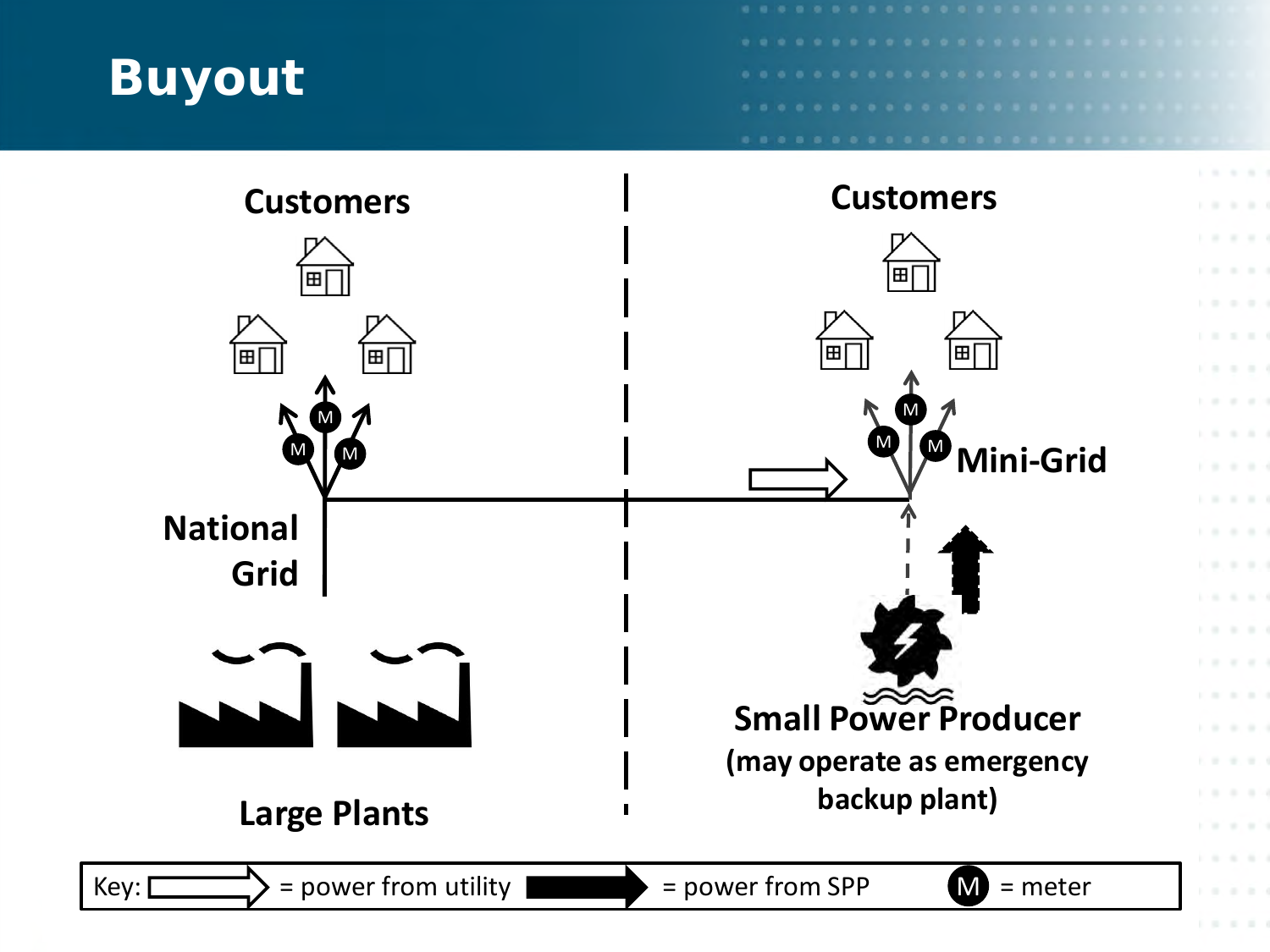#### **Co-existence**

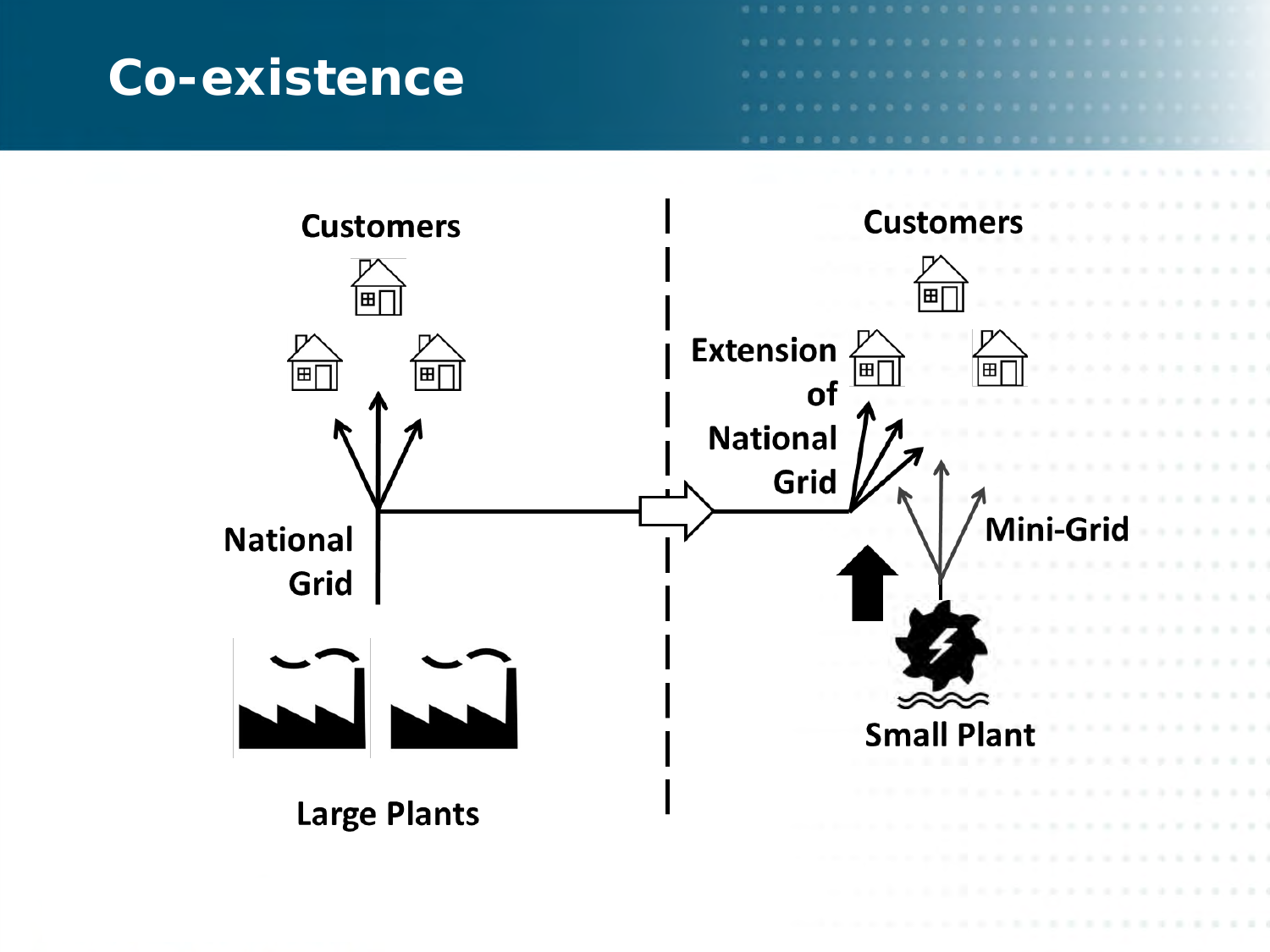#### **Assets abandoned**

**COLL**  $1 - 2 - 1$  $\mathbb{R}^n$  $\mathbb{R}^n$  . In (  $1.31$ 

 $1.11$  $1 - 1 - 1$ 

 $1 - 21 - 1$ 

 $1 - 11 - 1$  $1 - 0.7$ 

 $1.1.1$  $1 - 1 - 1$ **ALCOHOL** b. 0.  $1.9.$ 

 $1.111$ **COL**  $1 - 2 - 1$  $1 - 11 - 1$